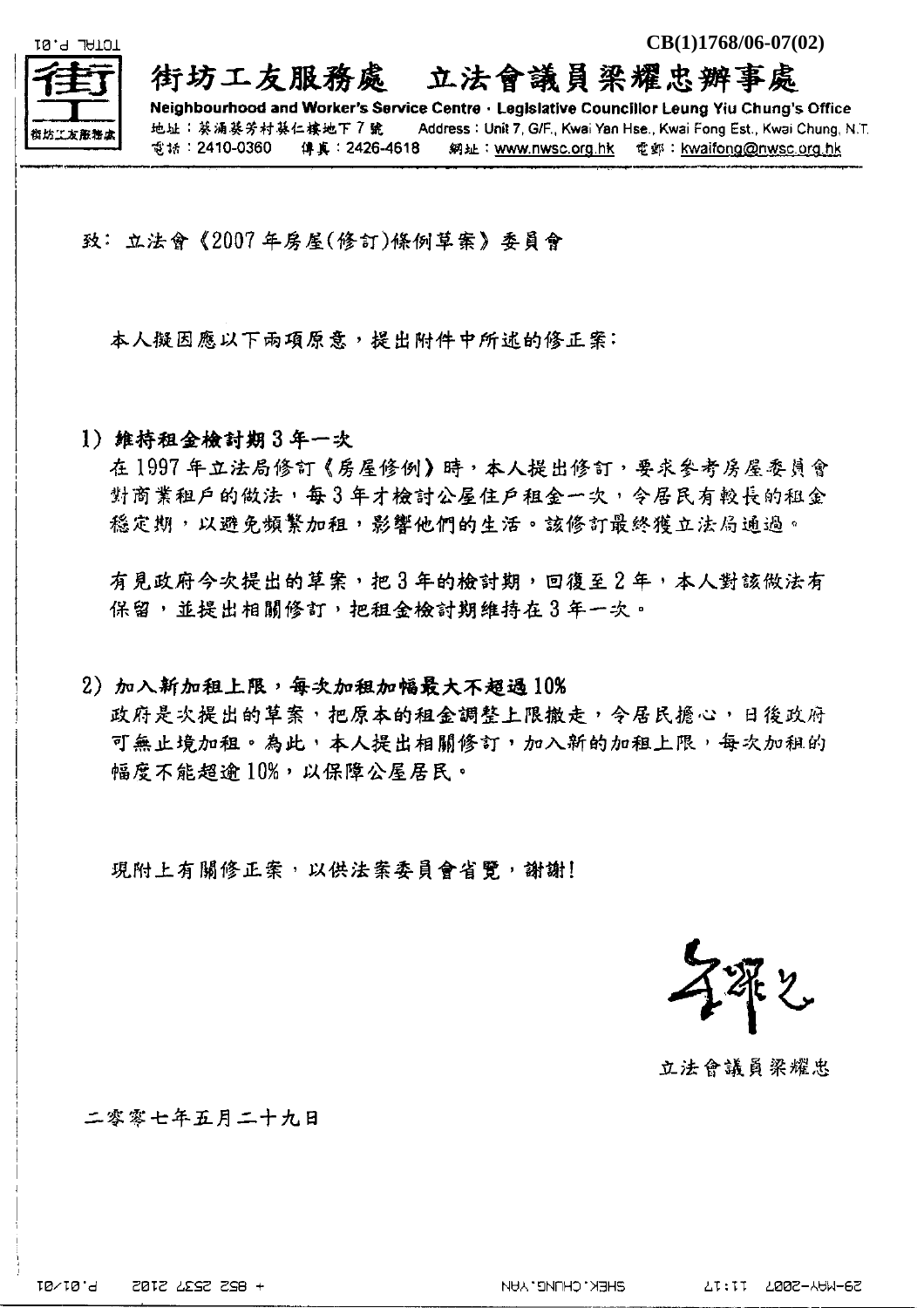#### HOUSING (AMEMDMENT) BILL 2007

### **COMMITTEE STAGE**

#### Amendments to be moved by the Honourable LEUNG Yiu-chung

### Clause **Amendment Proposed**

4 By deleting the clause and substituting -

"**4. Section added** 

The following is added –

# "**16A. Variation of rent for residential estates**

(1) The Authority shall review the relevant rent –

- (a) as soon as practicable after [1 January 2011]; and
- (b) as soon as practicable after the third anniversary of the expiry date of the second period for the last review under this subsection.

(2) Despite section 16, the Authority shall not vary the relevant rent unless the variation is carried out under subsection (4).

- (3) This section
	- (a) does not apply to  $-$ 
		- (i) an adjustment in the rent of a residential tenant where the total household income or total value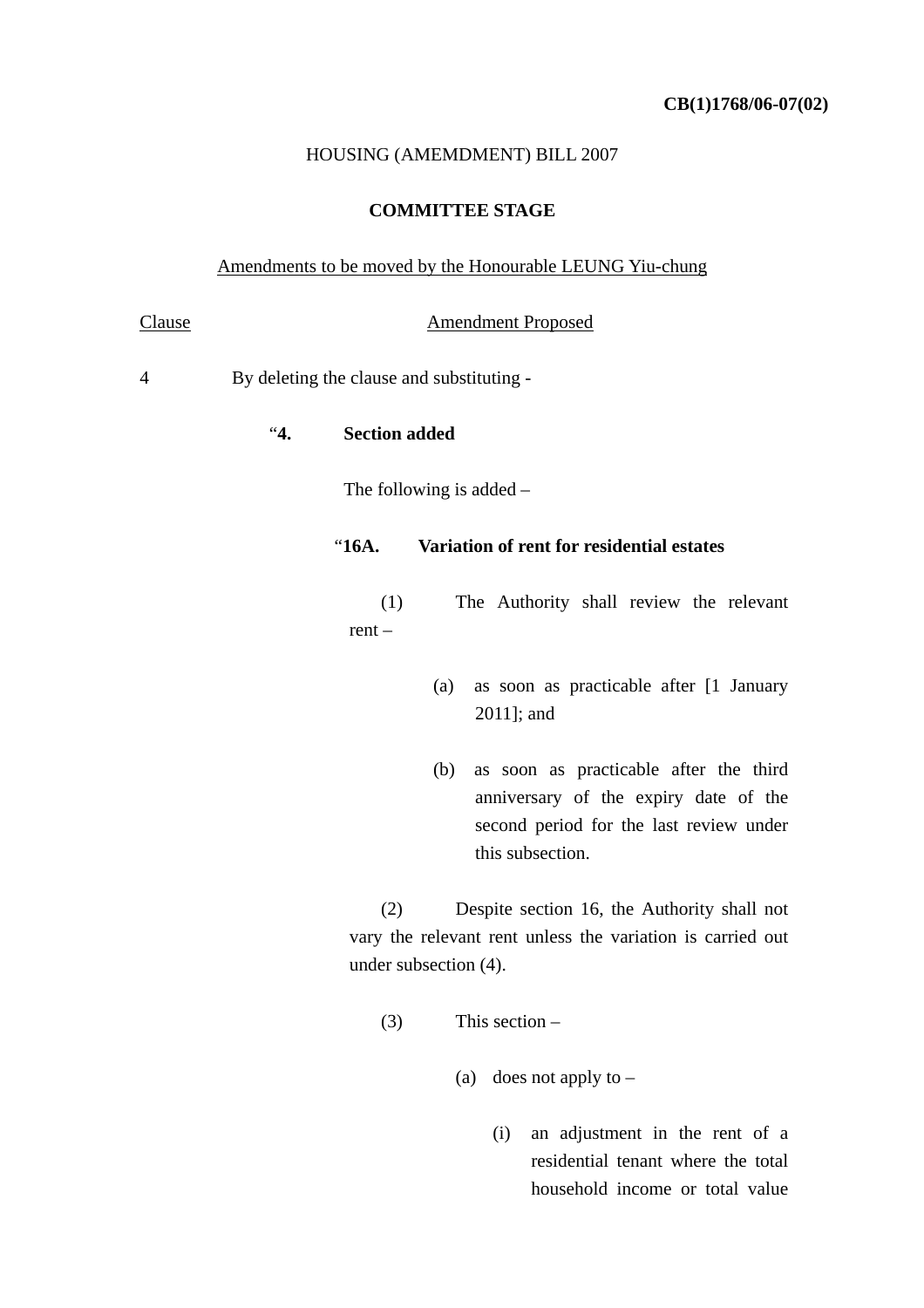of the household assets, or a combination of that income and that value, as determined by the Authority, is greater than a threshold established by the Authority for the purposes of an increase in the rent; and

- (ii) a re-adjustment in the rent of that tenant where the total household income or total value of the household assets, or a combination of that income and that value, as determined by the Authority, is less than that threshold; and
- (b) does not apply to
	- (i) an adjustment in the rent of a residential tenant where the total household income or total value of the household assets, or a combination of that income and that value, as determined by the Authority, is less than a threshold established by the Authority for the purposes of a reduction in the rent; and
	- (ii) a re-adjustment in the rent of that tenant where the total household income or total value of the household assets, or a combination of that income and that value, as determined by the Authority, is greater than that threshold.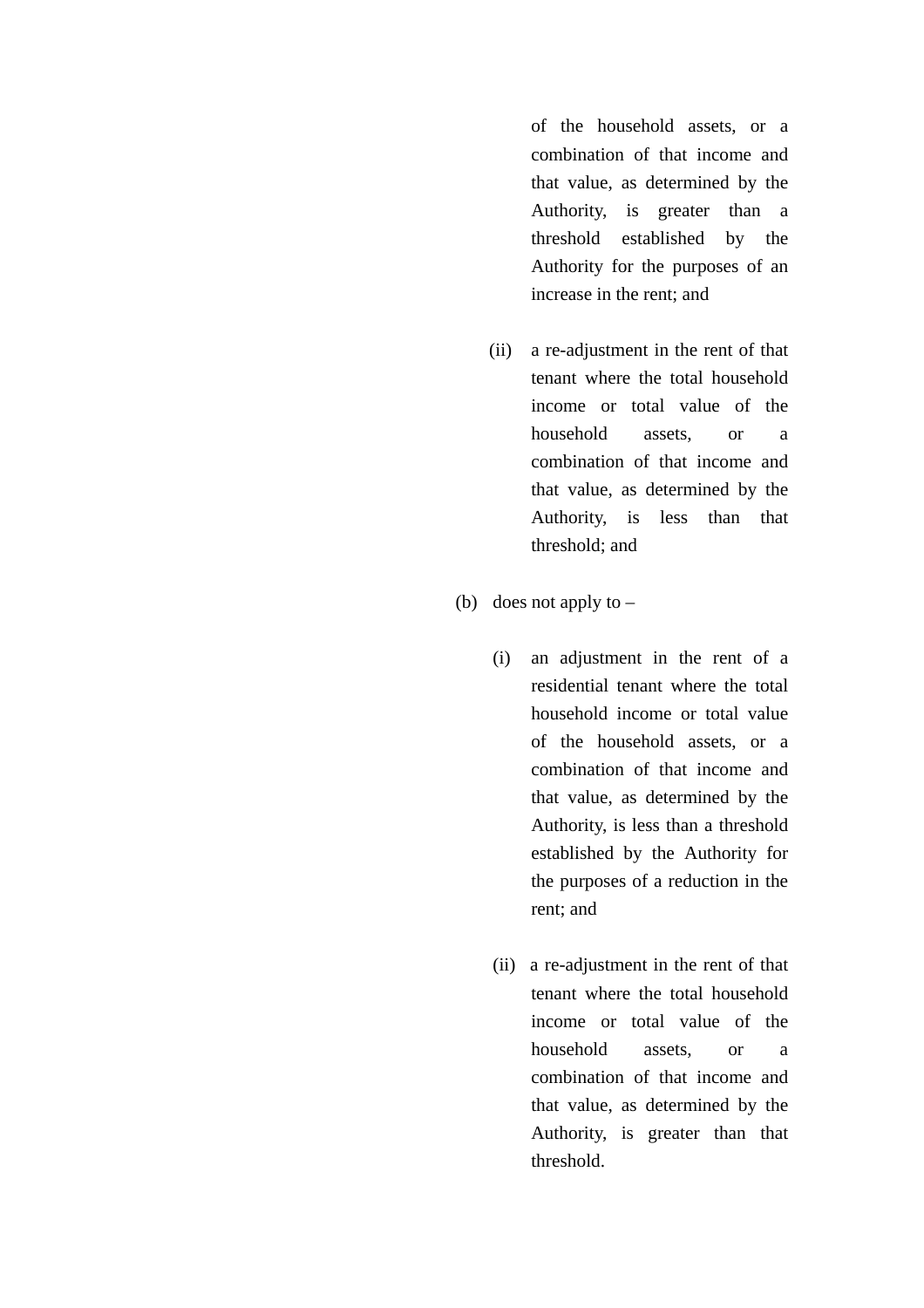### (4) Subject to subsections (5), the Authority -

- (a) if satisfied on a review of the relevant rent that the income index for the second period is higher than the income index for the first period by more than [0.1%], shall as soon as practicable after the review increase the relevant rent by the rate of the increase of the income index or 10%, whichever is the less; and
- (b) if satisfied on a review of the relevant rent that the income index for the second period is lower than the income index for the first period by more than [0.1%], shall as soon as practicable after the review reduce the relevant rent by the rate of the reduction of the income index.
- (5) The Authority shall not vary the relevant rent -
	- (a) on or before [1 January 2011]; or
	- (b) where the relevant rent is varied under subsection (4), within 3 years after the date of the last variation.

 (6) In varying the relevant rent, the Authority may round down the amount of the relevant rent to the nearest dollar.

 (7) For the purpose of a review of the relevant rent -

(a) the Authority may compile –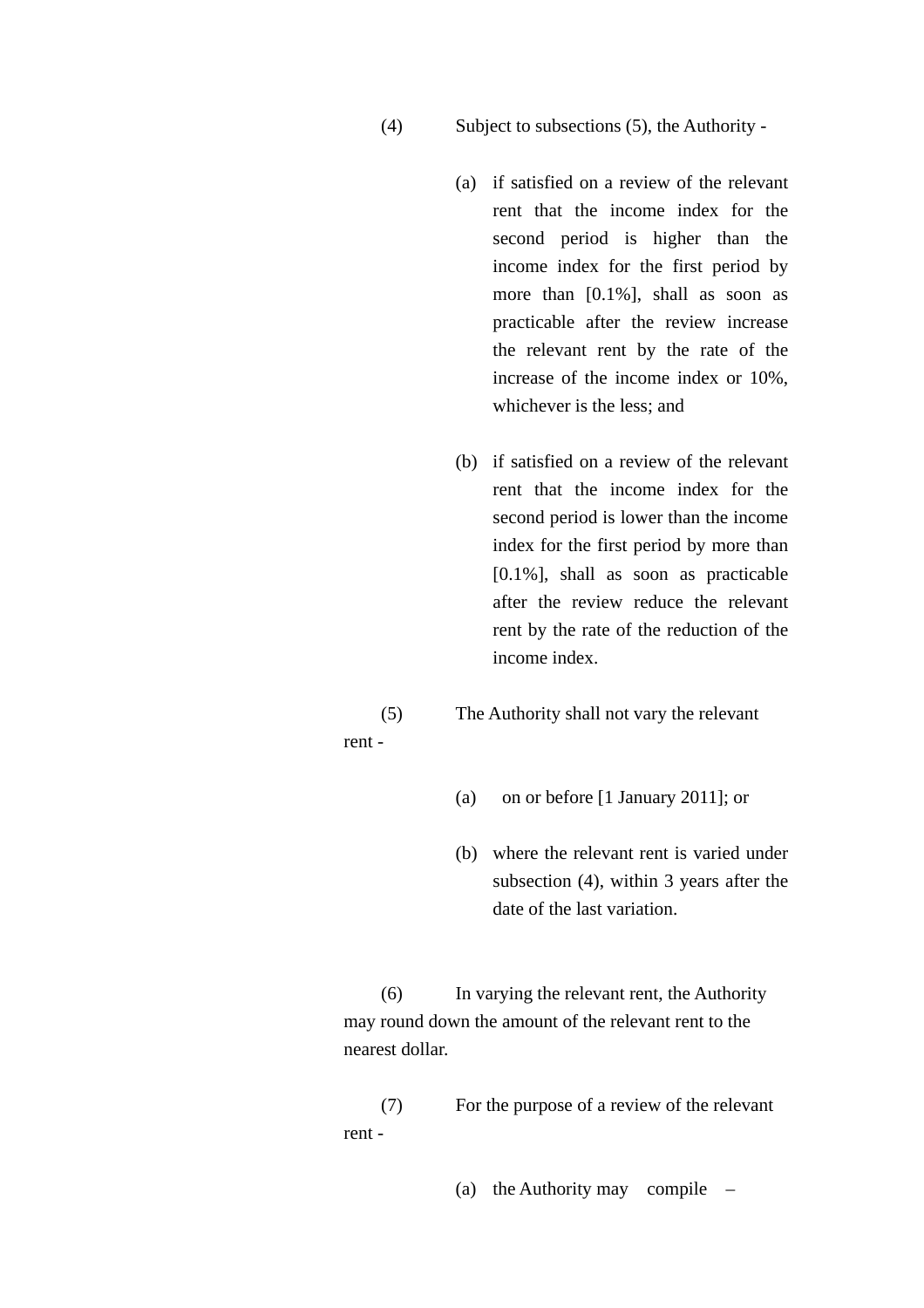- (i) an index that reflects the level of the mean monthly household income of any class of residential tenant over the first period; and
- (ii) an index that reflects the level of the adjusted mean monthly household income of that class of residential tenant over the second period; and
- (b) the Commissioner for Census and Statistics shall, in relation to the compilation of such an index, compute the index.

## (8) In this section –

 "adjusted mean monthly household income"(經調整後的 家庭每月平均收入), in relation to any class of residential tenant identified for the purpose of a review of the relevant rent, means the mean monthly household income of that class of residential tenant assessed on the basis of the distribution of the household size of that class of residential tenant over the first period for that review;

"first period"(第一期間) –

- (a) in relation to the first review of the relevant rent after[1 January 2011], means a period of 12 months expiring on [31 December 2007];
- (b) in relation to a subsequent review of the relevant rent, means –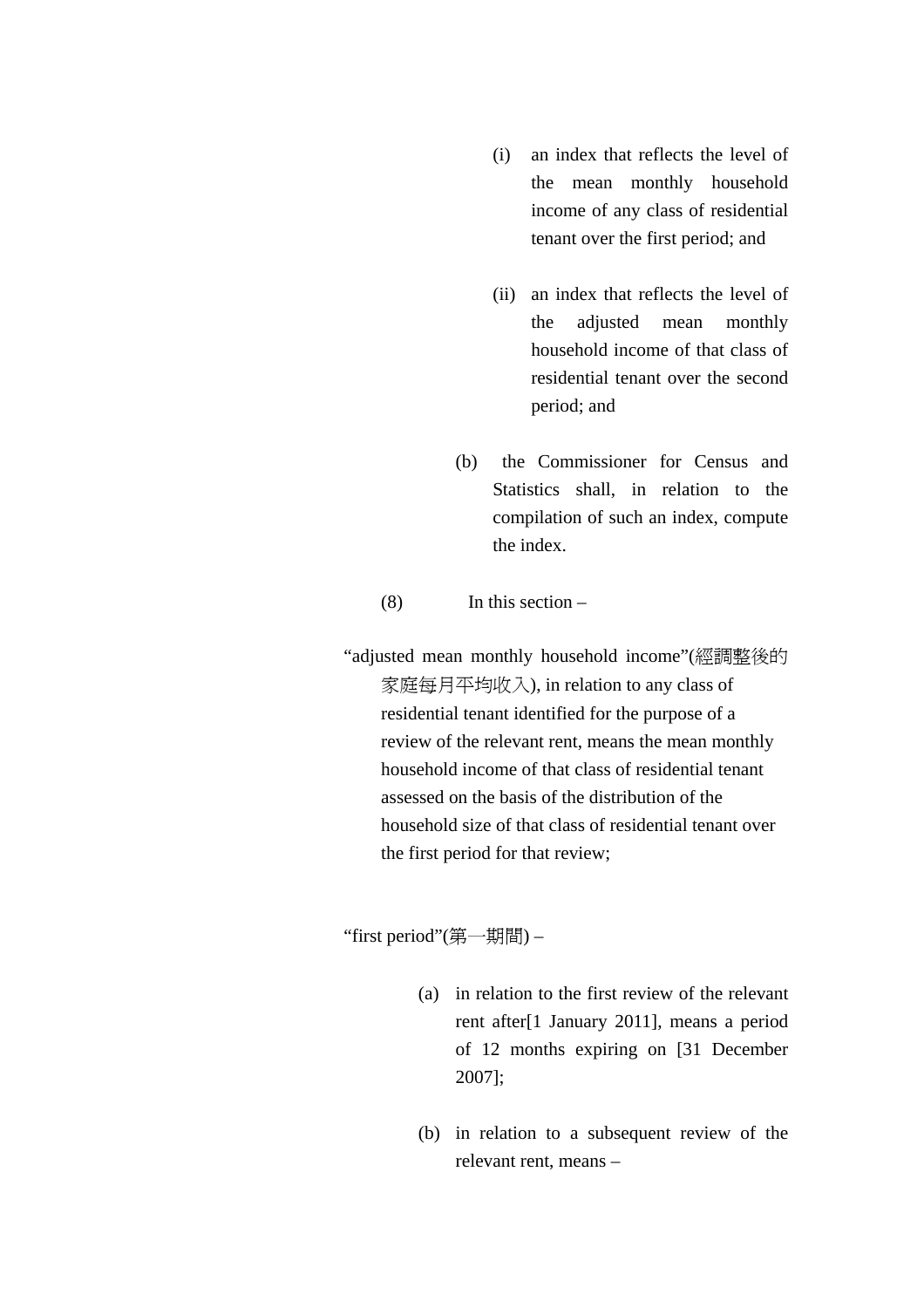- (i) the second period for the last review of the relevant rent in consequence of which the relevant rent was varied; or
- (ii) in the absence of a review in consequence of which the relevant rent was varied, a period of 12 months expiring on 31 December 2007;

 "income index"(收入指數) means an index computed under subsection (7)(b);

> "land" $(\pm \text{!t})$  does not include land in respect of which the Authority has granted to a person a licence, or a permit, to occupy;

> "relevant rent"(有關租金) means the rent subject to the payment of which any land in an estate is let for residential purposes under section 16(1) but does not include the rent of a residential tenant who is required to pay a higher rent after an adjustment under subsection  $(3)(a)(i)$  or is permitted to pay a lower rent after an adjustment under subsection (3)(b)(i);

 "residential tenant"(住宅租戶) means a tenant of the land in an estate let for residential purposes under section 16(1);

"second period"(第二期間) –

- (a) in relation to the first review of the relevant rent after1 January 2011, means a period of 12 months expiring on31 December 2010; or
- (b) in relation to a subsequent review of the relevant rent, means a period of 12 months